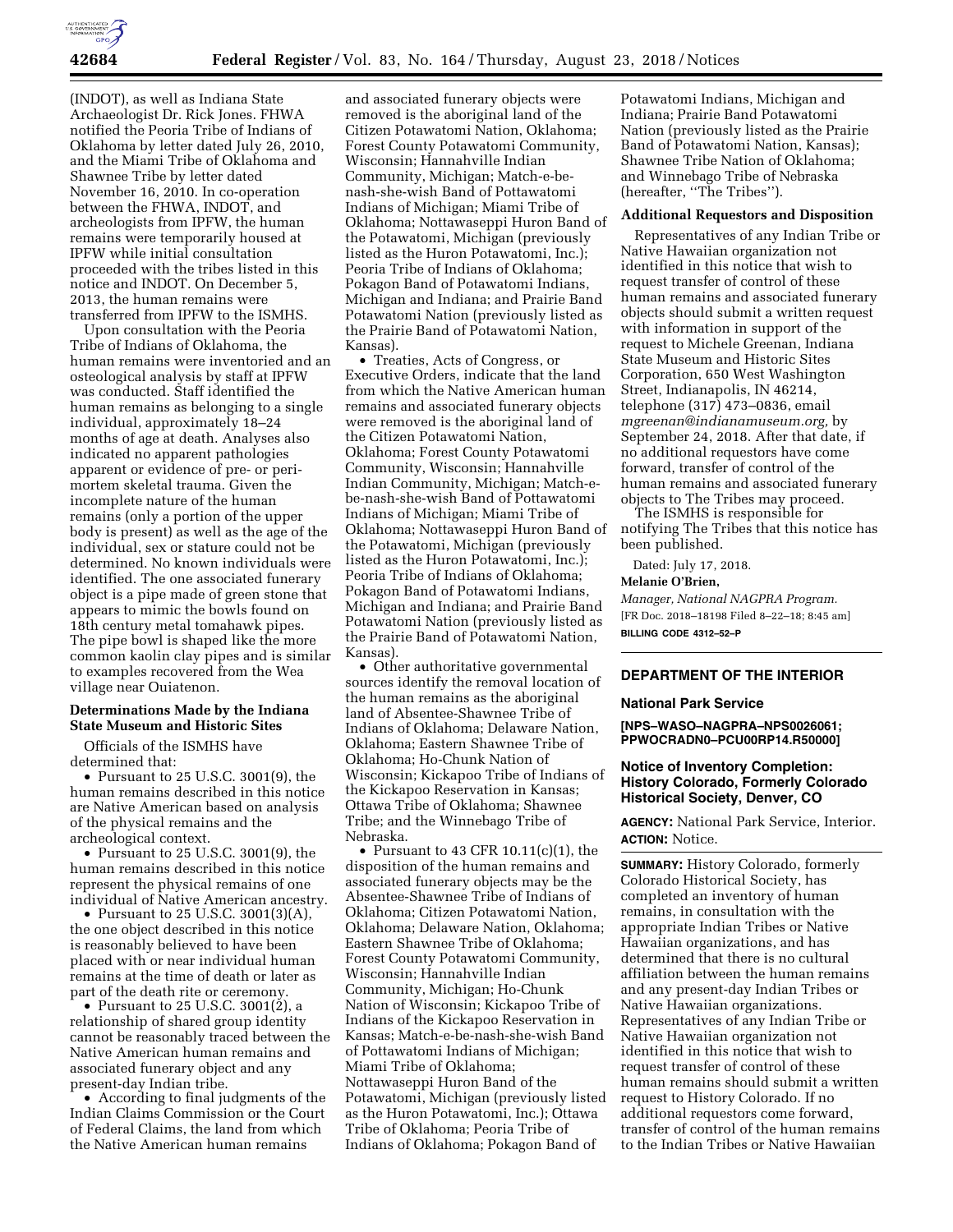organizations stated in this notice may proceed.

**DATES:** Representatives of any Indian Tribe or Native Hawaiian organization not identified in this notice that wish to request transfer of control of these human remains should submit a written request with information in support of the request to History Colorado at the address in this notice by September 24, 2018.

**ADDRESSES:** Sheila Goff, NAGPRA Liaison, History Colorado, 1200 Broadway, Denver, CO 80203, telephone (303) 866–4531, email *[sheila.goff@](mailto:sheila.goff@state.co.us) [state.co.us.](mailto:sheila.goff@state.co.us)* 

**SUPPLEMENTARY INFORMATION:** Notice is here given in accordance with the Native American Graves Protection and Repatriation Act (NAGPRA), 25 U.S.C. 3003, of the completion of an inventory of human remains under the control of History Colorado, Denver, CO. The human remains were removed from La Plata County and Montezuma County, CO.

This notice is published as part of the National Park Service's administrative responsibilities under NAGPRA, 25 U.S.C. 3003(d)(3) and 43 CFR 10.11(d). The determinations in this notice are the sole responsibility of the museum, institution, or Federal agency that has control of the Native American human remains. The National Park Service is not responsible for the determinations in this notice.

#### **Consultation**

A detailed assessment of the human remains was made by History Colorado professional staff in consultation with representatives of the Arapaho Tribe of the Wind River Reservation, Wyoming; Cheyenne and Arapaho Tribes, Oklahoma (previously listed as the Cheyenne-Arapaho Tribes of Oklahoma); Hopi Tribe of Arizona; Kiowa Tribe of Oklahoma; Navajo Nation, Arizona, New Mexico & Utah; Northern Cheyenne Tribe of the Northern Cheyenne Indian Reservation, Montana; Ohkay Owingeh, New Mexico (previously listed as the Pueblo of San Juan); Pueblo of Jemez, New Mexico; Pueblo of Nambe, New Mexico; Pueblo of Picuris, New Mexico; Pueblo of Pojoaque, New Mexico; Pueblo of San Felipe, New Mexico; Pueblo of San Ildefonso, New Mexico; Pueblo of Santa Ana, New Mexico; Pueblo of Santa Clara, New Mexico; Pueblo of Zia, New Mexico; Southern Ute Indian Tribe of the Southern Ute Reservation, Colorado; Ute Mountain Ute Tribe (previously listed as the Ute Mountain Tribe of the Ute Mountain Reservation, Colorado, New Mexico & Utah); Ysleta del Sur

Pueblo (previously listed as the Ysleta Del Sur Pueblo of Texas); and Zuni Tribe of the Zuni Reservation, New Mexico.

The Apache Tribe of Oklahoma; Crow Creek Sioux Tribe of the Crow Creek Reservation, South Dakota; Fort Sill Apache Tribe of Oklahoma; Jicarilla Apache Nation, New Mexico; Mescalero Apache Tribe of the Mescalero Reservation, New Mexico; Pueblo of Acoma, New Mexico; Pueblo of Isleta, New Mexico; Pueblo of Laguna, New Mexico; Pueblo of Sandia, New Mexico; Pueblo of Taos, New Mexico; and Pueblo of Tesuque, New Mexico were invited to consult, but did not participate. Hereafter, all tribes listed above are referred to as ''The Consulted and Invited Tribes.''

## **History and Description of the Remains**

In the 1930s, human remains representing, at minimum, two individuals were removed from private property in La Plata County, CO, by a private citizen. In the 1960s, the human remains were given to another family member, who mailed them to the Office of the State Archeologist in June 2017. The La Plata County Coroner ruled out a forensic interest in the human remains. The human remains are identified as Office of Archeology and Historic Preservation (OAHP) Case Number 324. Osteological analysis by Dr. Christine Pink of Metropolitan State University of Denver—Human Identification Laboratory indicates that the human remains are likely of Native American ancestry and archeological. No known individuals were identified. No associated funerary objects are present.

About forty years ago, human remains representing, at minimum, two individuals were removed from private property in Montezuma County, CO, by a private citizen. In October 2017, she turned them over to the Mesa County Coroner, who, with the Montezuma County Coroner, ruled out a forensic interest. In December 2017, the human remains were transferred to the Office of the State Archeologist (OSAC), where they are identified as Office of Archeology and Historic Preservation (OAHP) Case Number 327. Osteological analysis by Dr. Christine Pink of Metropolitan State University of Denver—Human Identification Laboratory indicates that the human remains are likely of Native American ancestry and archeological. No known individuals were identified. No associated funerary objects are present.

History Colorado, in partnership with the Colorado Commission of Indian Affairs, Southern Ute Indian Tribe of the

Southern Ute Reservation, Colorado, and the Ute Mountain Ute Tribe (previously listed as the Ute Mountain Tribe of the Ute Mountain Reservation, Colorado, New Mexico & Utah), conducted tribal consultations among the tribes with ancestral ties to the State of Colorado to develop the process for disposition of culturally unidentifiable Native American human remains and associated funerary objects originating from inadvertent discoveries on Colorado State and private lands. That consultation led to the drafting of the ''Process for Consultation, Transfer, and Reburial of Culturally Unidentifiable Native American Human Remains and Associated Funerary Objects Originating From Inadvertent Discoveries on Colorado State and Private Lands'' (2008, unpublished, on file with the Colorado Office of Archaeology and Historic Preservation). The tribes consulted on the human remains in this notice are those who have expressed their wishes to be notified of discoveries in the Southwest Consultation Region as established by the ''Process.''

The Native American Graves Protection and Repatriation Review Committee (Review Committee) is responsible for recommending specific actions for disposition of culturally unidentifiable human remains. On November 3–4, 2006, the ''Process'' was presented to the Review Committee for consideration. A January 8, 2007, letter on behalf of the Review Committee from the Designated Federal Officer transmitted the provisional authorization to proceed with the ''Process'' upon receipt of formal responses from the Jicarilla Apache Nation, New Mexico, and the Kiowa Indian Tribe of Oklahoma, subject to forthcoming conditions imposed by the Secretary of the Interior. On May 15–16, 2008, the responses from the Jicarilla Apache Nation, New Mexico, and the Kiowa Indian Tribe of Oklahoma were submitted to the Review Committee. On September 23, 2008, the Assistant Secretary for Fish and Wildlife and Parks, as the designee for the Secretary of the Interior, authorized the disposition of culturally unidentifiable human remains according to the ''Process'' and NAGPRA, contingent on the publication of a Notice of Inventory Completion in the **Federal Register**. This notice fulfills that requirement.

43 CFR 10.11 was promulgated on March 15, 2010, to provide a process for the disposition of culturally unidentifiable Native American human remains recovered from tribal or aboriginal lands as established by the final judgment of the Indian Claims Commission or U.S. Court of Claims, a